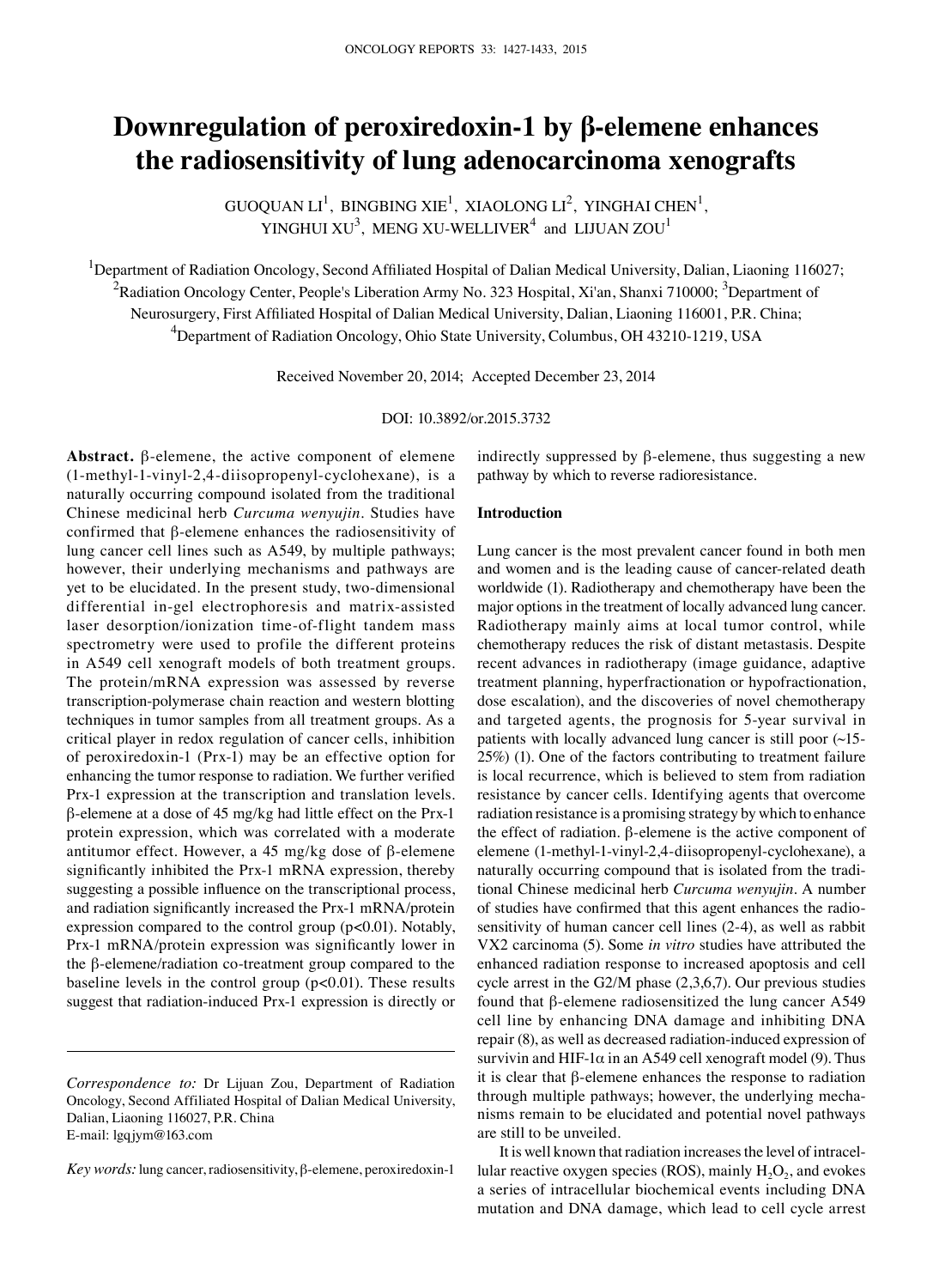and apoptosis (10,11). Upregulation of antioxidant capacity due to intrinsic oxidative stress in cancer cells was thought to confer radioresistance; therefore, targeted redox modulation has been suggested as a promising novel approach in cancer therapy (12). Peroxiredoxin-1 (Prx-1) is a critical member among the Prx family, and is a major  $H_2O_2$  scavenger and signaling regulator. Phosphorylation of Prx-1 allows localized  $H<sub>2</sub>O<sub>2</sub>$  accumulation for cell signaling (13). As a critical player in redox regulation in cancer cells, inhibition of Prx-1 may be an effective way to enhance tumor radioresponse. However, it has not been confirmed whether β-elemene inhibits Prx-1 for enhancing a radioresponse.

Currently, proteomics concerning comprehensive protein profile changes caused by multi-gene alterations is considered to be an effective tool for studying the mechanisms of disease, and for finding potential biomarkers and new therapeutic targets. The main objective of the present study was to discover new molecular targets with enhancement of radiosensitivity by β-elemene, in lung adenocarcinoma xenografts. This was achieved using two-dimensional differential in-gel electrophoresis (2D-DIGE) and matrix-assisted laser desorption/ionization time-of-flight tandem mass spectrometry. Reverse transcription-polymerase chain reaction (RT-PCR) and western blotting techniques were used to confirm the findings of the 2D-DIGE analysis. Our analysis revealed that β-elemene directly or indirectly inhibited Prx-1 expression to enhance tumor radiosensitivity.

#### **Materials and methods**

*Chemicals and cell culture.* β-elemene was purchased from Jingang Pharmaceutical Co. (Dalian, China). The human lung adenocarcinoma cell line A549 was purchased from the Cell Center of the Chinese Academy of Medical Sciences. Cells were grown in Rosewell Park Memorial Institute (RPMI)-1640 medium (Gibco-BRL/Invitrogen, Carlsbad, CA, USA), supplemented with 10% fetal bovine serum (TBD Bio, Tianjin, China) at 37°C in a humidified atmosphere with 5%  $CO<sub>2</sub>$ .

*Animals and tumor models.* Female athymic BALB/c nu/nu mice aged 6-8 weeks were purchased from the Animal Experiment Center of Dalian Medical University and maintained under specific pathogen-free (SPF) conditions. The facilities and the protocol for these experiments were consistent with the regulations of animal use for biomedical experiments as issued by the Ministry of Science and Technology of China, and approved by the Animal Care Committee of Dalian Medical University. A549 cells were subcutaneously injected into the right hind leg  $(1x10<sup>7</sup>$  cells/animal). The tumor sizes were measured every two days using vernier calipers. At 4-5 weeks, tumor volumes reached the required size  $(0.8{\text -}1.0 \text{ cm}^3)$ . Tumor volumes were calculated using the following formula: (0.5 x largest diameter x smallest diameter<sup>2</sup>) as previously reported (9).

*Xenograft treatment with radiation and/or β-elemene.* For radiation treatment, the mice were placed in a specially designed polyvinylchloride box, and the right hind legs bearing the xenograft tumors were exposed out of the box. The mice were immobilized and tumors were positioned in the center of a 4x3 cm radiation field, with the rest of the body remaining outside of the radiation field. Radiation was delivered with 6 MeV electron beams from a linear accelerator (Varian) at a single dose of 5 Gy. For drug alone treatment, a single dose of 45 mg/kg of β-elemene was injected intraperitoneally. For drug and radiation combined treatment, radiation was delivered 1 h after β-elemene was injected. For the control group, 0.9% sodium chloride (NaCl) was injected intraperitoneally and the volume was the same as 45 mg/kg of β-elemene. The procedure was performed as previously reported (9).

*Sample preparation for electrophoresis.* Nude mice with tumors of  $0.8$ -1.0 cm<sup>3</sup> were divided into 2 groups (3 mice/group): radiation alone and combined treatment (β-elemene + radiation). The mice were sacrificed 24 h after treatment (9) and the tumors (three from each group) were excised and ground into powder in liquid nitrogen with a precooled mortar and pestle. Samples were then homogenized using a glass homogenizer on ice in 1 ml of lysis buffer containing 7 M urea, 2 M thiourea,  $4\%$  CHAPS, 30 mM Tris-HCl and  $2\%$  (v/v) protease inhibitor (Roche Diagnostics, Mannheim, Germany). After sonication on ice for 10 sec using an ultrasonic processor, the samples were centrifuged for 30 min at 12,000 rpm to remove particulate materials. The supernatant was collected and the protein concentration was determined using a Protein Assay kit (Bio-Rad, Hercules, CA, USA). Proteins from six samples were stored at -80˚C for future use.

*Two-dimensional differential in-gel electrophoresis and imaging.* The pH of the lysate was adjusted to 8.0-9.0 with 50 mM NaOH, and the concentration was adjusted to 5 mg/ml with lysis buffer. Equal amounts of proteins from the six samples were pooled together as the internal standard. According to the statistical principle, 50  $\mu$ g of proteins taken from every group were labeled with 400 pmol of Cy3 or Cy5 respectively, whereas 50  $\mu$ g of internal standards were labeled with 400 pmol of Cy2. Combined samples (150  $\mu$ g) were then diluted with rehydration buffer and the total volume was made up to 450  $\mu$ l. The combined samples were loaded on a pH gradient strip for isoelectric focusing (IEF) on an Ettan IPGphor system (Amersham Biosciences, Uppsala, Sweden): 500 V for 1 h; 1,000 V for 1 h; 8,000 V for 8 h; 500 V for 4 h. After IEF, the strips were equilibrated twice and transferred onto 12% vertical polyacrylamide gels cast in low fluorescence glass plates using a Hoefer SE600 system (GE Healthcare, Uppsala, Sweden). Electrophoresis was conducted until the bromophenol blue front reached the bottom of the gels. The gels were scanned on a Typhoon 9410 scanner (Amersham Biosciences) using excitation/emission wavelengths specific for Cy2 (488/520 nm), Cy3 (532/580 nm) and Cy5 (633/670 nm), respectively (Fig. 1). Intragel spot detection and quantification, as well as intergel matching and quantification were performed using Differential In-gel Analysis (DIA) and Biological Variation Analysis (BVA) modules of DeCyder software version 6.5 (Amersham Biosciences). The gel with the highest spot count was assigned as the master gel. In DIA, the Cy2, Cy3 and Cy5 images for each gel were merged, spot boundaries were automatically detected and normalized spot volumes (protein abundance) were calculated. The resulting spot maps were exported to BVA. Gel-to-gel matching of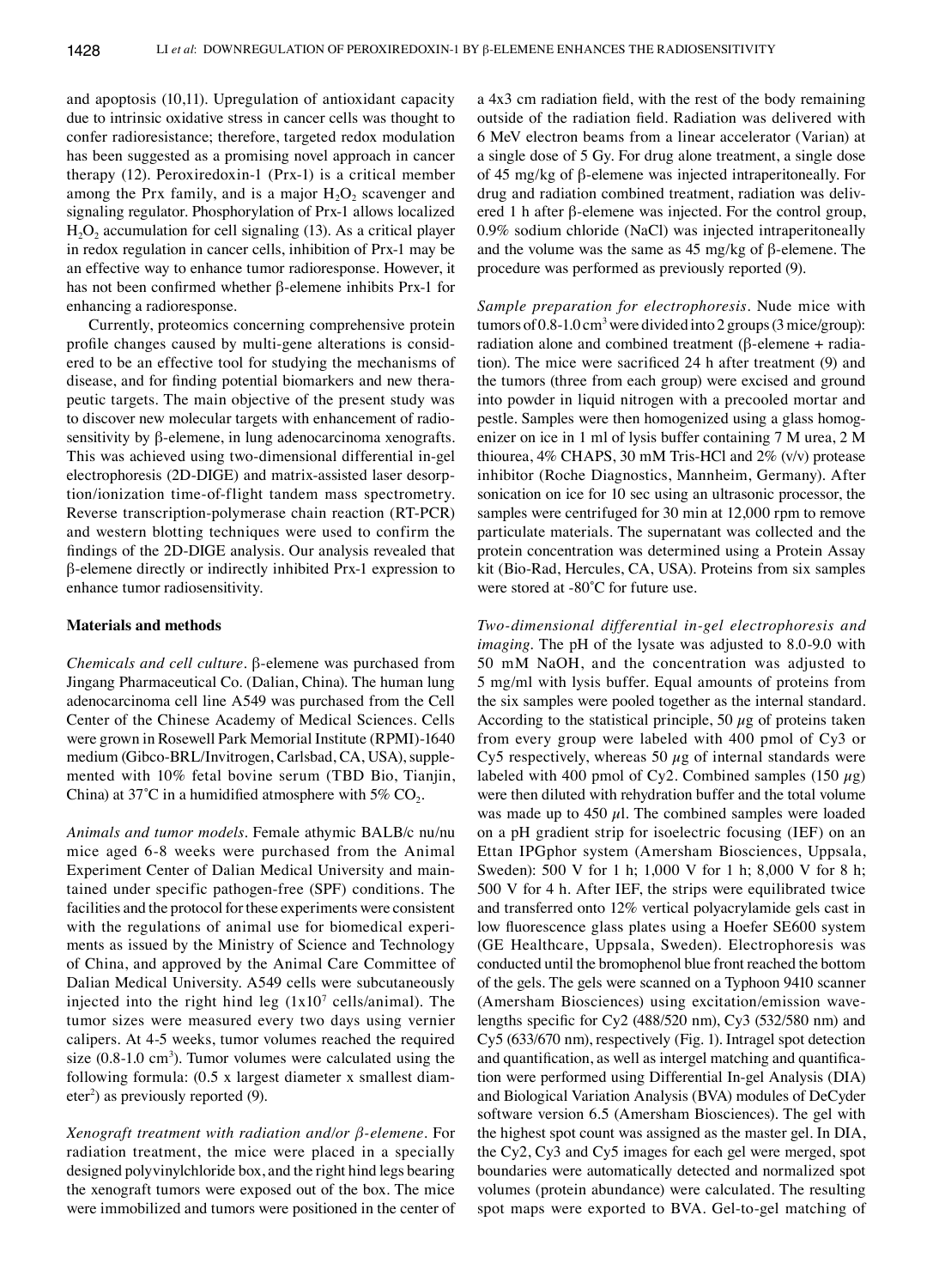



Figure 1. 2D-DIGE images were obtained with a scanner at three different excitation wavelengths: (A) Cy2-labeled image using excitation/emission wavelengths at 488/520 nm; (B) Cy3-labeled image at 532/580 nm; (C) Cy5-labeled image at 633/670 nm; (D) overlapped image. 2D-DIGE, two-dimensional differential in-gel electrophoresis.

the standard spot maps from each gel, followed by statistical analysis of protein abundance change between samples was performed in a BVA module. The standardized average spot volume ratios exceeding 1.2 were considered statistically significant (Student's t-test, p<0.05).

*Protein digestion and mass spectrometry.* For mass spectrometric analysis, three preparative gels loaded with 1 mg of protein were run under the same conditions and stained with Bio-Safe Colloidal Coomassie blue (Bio-Rad, San Francisco, CA, USA). Differentially expressed protein spots of interest were excised from both the DIGE analytic gels and preparative gels with the help of Ettan Spot Picker (GE Healthcare) and subjected to in-gel digestion with trypsin. Briefly, gel plugs were destained with 30% acetonitrile in 0.1 M ammonium carbonate ( $NH<sub>4</sub>HCO<sub>3</sub>$ ) for 20 min and vacuum dried. Then, digestion buffer (20 ng/ml trypsin in 20 mM  $NH_4HCO_3$ ) was added and the samples were digested at room temperature overnight. Peptides were extracted twice with a solution containing 50% acetonitrile (ACN) and 0.1% trifluoroacetic acid (TFA). The extracted peptides were removed, dried and re-suspended in 50% ACN and 0.1% TFA. Equal volumes of sample and a-HCCA matrix (5 mg/ml) were spotted and mixed on the MALDI-TOF target plate. Peptide mixtures were analyzed with a 4800 Plus MALDI TOF/TOF™ Analyzer (Applied Biosystems, USA) in a positive ion reflector mode. The obtained peptide mass fingerprint spectra were analyzed by searching the non-redundant protein database of the National Center for Biotechnology Information.

*Sample preparation for reverse transcription-PCR and western blot analysis.* Nude mice with tumors of 0.8-1.0 cm<sup>3</sup> were randomized to four groups (5 mice/group), that included a control group and three treatment groups: β-elemene alone, radiation alone and β-elemene combined with radiation. The mice were sacrificed and the tumors were excised and cut into small pieces.

*Reverse transcription-PCR analysis.* Total RNA from the tumor tissues was isolated using TRIzol reagent (Invitrogen, Carlsbad, CA, USA) according to the manufacturer's instructions. The reverse transcription-PCR analysis was performed using a RT-PCR kit (Takara, Otsu, Japan). The specific primer sequences were as follows: Prx-1 (forward primer, 5'-ATGTC TTCAGGAAATGCTAAAAT-3' and reverse primer, 5'-TCAC TTCTGCTTGGAGAAATATTC-3'); and β-actin (forward primer, 5'-CAAGAGATGGCCACGGCTGCT-3' and reverse primer, 5'-TCCTTCTGCATCCTGTCGGCA-3'). The PCR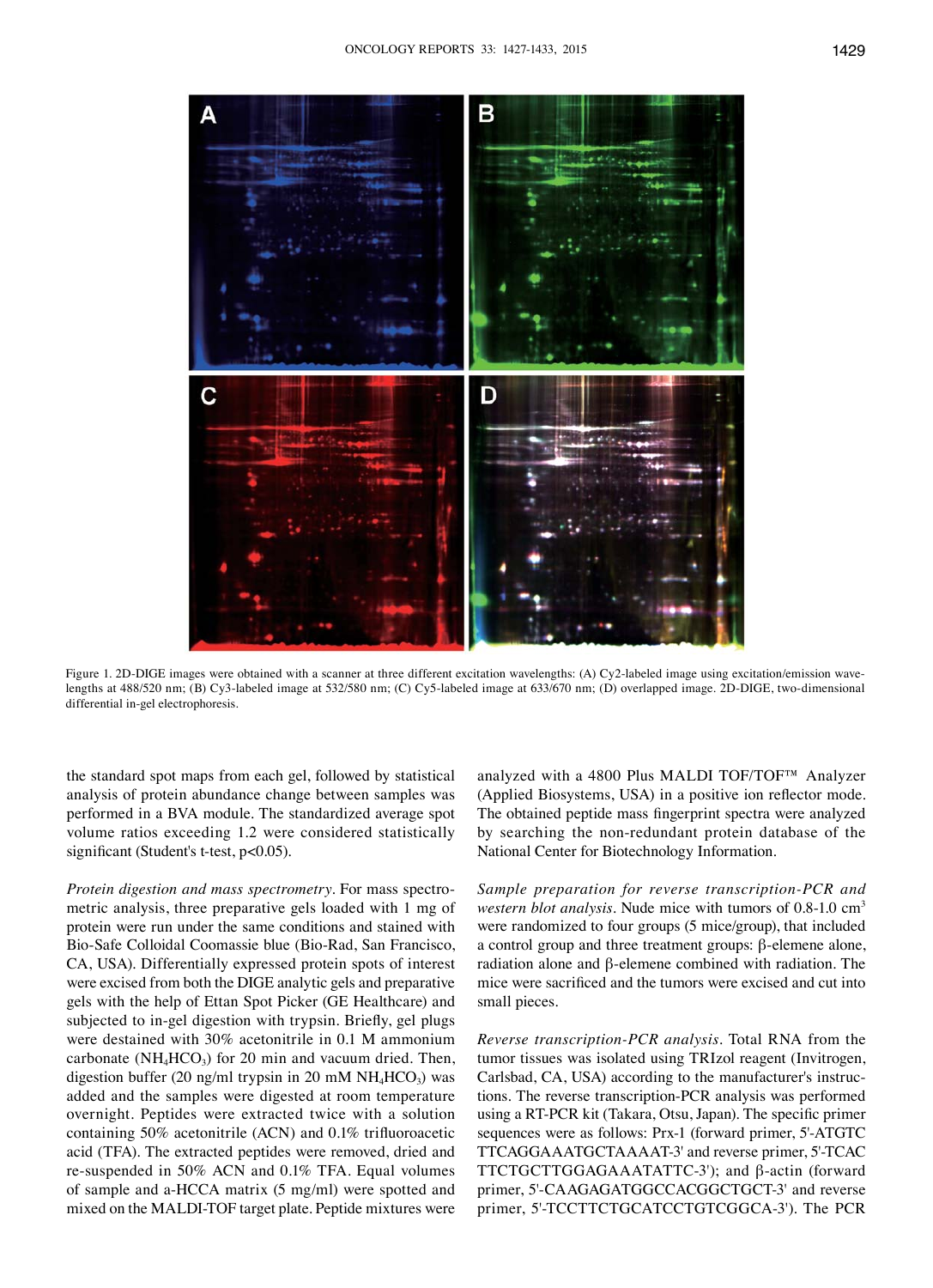

Figure 2. The different 17 protein spots were identified by DeCyder Differential Analysis software between the radiation and combined treatment group. The standardized average spot volume ratios that exceeded 1.2 were considered statistically significant (Student's t-test, p<0.05).

protocol was as follows: initial denaturation at 94˚C for 2 min, followed by 35 cycles at 94˚C for 30 sec, annealing at 59˚C, and extension at 72˚C for 1 min. The final extension was performed by an incubation step at 72˚C for 7 min. The PCR products were subjected to electrophoresis on agarose gel and visualized with ethidium bromide. The bands were analyzed with Quantity One software (Bio-Rad).

*Western blot analysis.* The tumor pieces were mixed in RIPA buffer and homogenized with polytron. Protein concentrations from tumor lysates were determined by Bio-Rad assays. Equal amounts of proteins were separated on SDS-10% PAGE, transferred to polyvinylidene difluoride membrane, and probed with the indicated rabbit anti-Prx-1 polyclonal antibody (Lab Frontier, Korea) at a 1:1,000 dilution. This was followed by polyclonal goat anti-rabbit IgG antibody conjugated with horseradish peroxidase at a 1:2,000 dilution (Abcam, UK). The protein bands were detected by LabWorks software (UVP, Upland, CA, USA).

*Statistical analysis.* Statistical analyses were performed with the two-tailed Student's t-test or analysis of variance (ANOVA) to compare the experimental groups. Differences were considered significant when p-values were ≤0.05. Results are expressed as mean  $\pm$  SD as indicated. All calculations were performed using SPSS version 11.0 (SPSS, Inc., Chicago, IL, USA).

## **Results**

*Analysis of 2-DE images.* Results of the gel images were analyzed by DeCyder Differential Analysis software and a total number of 17 significantly differentiated spots were found between the radiation and the combined treatment Table I. The confidence level and difference degree of the 17 differentiated protein spots (radiation/combined group).

|                | Differentiated protein spots<br>(radiation/combined group) |            |                  |  |  |
|----------------|------------------------------------------------------------|------------|------------------|--|--|
| Pos            | Master no.                                                 | t-test     | Average<br>ratio |  |  |
| 1              | 1002                                                       | 0.0043     | 3.75             |  |  |
| $\overline{c}$ | 1003                                                       | 0.0039     | 3.23             |  |  |
| 3              | 1008                                                       | 0.0033     | 2.62             |  |  |
| $\overline{4}$ | 379                                                        | 0.012      | 1.46             |  |  |
| 5              | 676                                                        | 0.0053     | 1.33             |  |  |
| 6              | 338                                                        | 0.0089     | 1.26             |  |  |
| 7              | 780                                                        | 0.042      | 1.22             |  |  |
| 8              | 462                                                        | 0.0061     | 1.21             |  |  |
| 9              | 151                                                        | 0.025      | $-1.20$          |  |  |
| 10             | 700                                                        | 0.0075     | $-1.21$          |  |  |
| 11             | 168                                                        | 0.0041     | $-1.22$          |  |  |
| 12             | 607                                                        | 0.027      | $-1.31$          |  |  |
| 13             | 53                                                         | 0.034      | $-1.48$          |  |  |
| 14             | 154                                                        | 0.00081    | $-1.49$          |  |  |
| 15             | 100                                                        | 0.0018     | $-1.54$          |  |  |
| 16             | 101                                                        | 0.026      | $-1.55$          |  |  |
| 17             | 957                                                        | 8.9e0-0.05 | $-1.90$          |  |  |

group (Fig. 2). Among the 17 spots, 8 spots represented proteins that were downregulated, whereas 9 spots were that of upregulated proteins in the combined group vs. radiation alone group. The confidence level and difference degree of 17 differentiated spots are shown in Table I.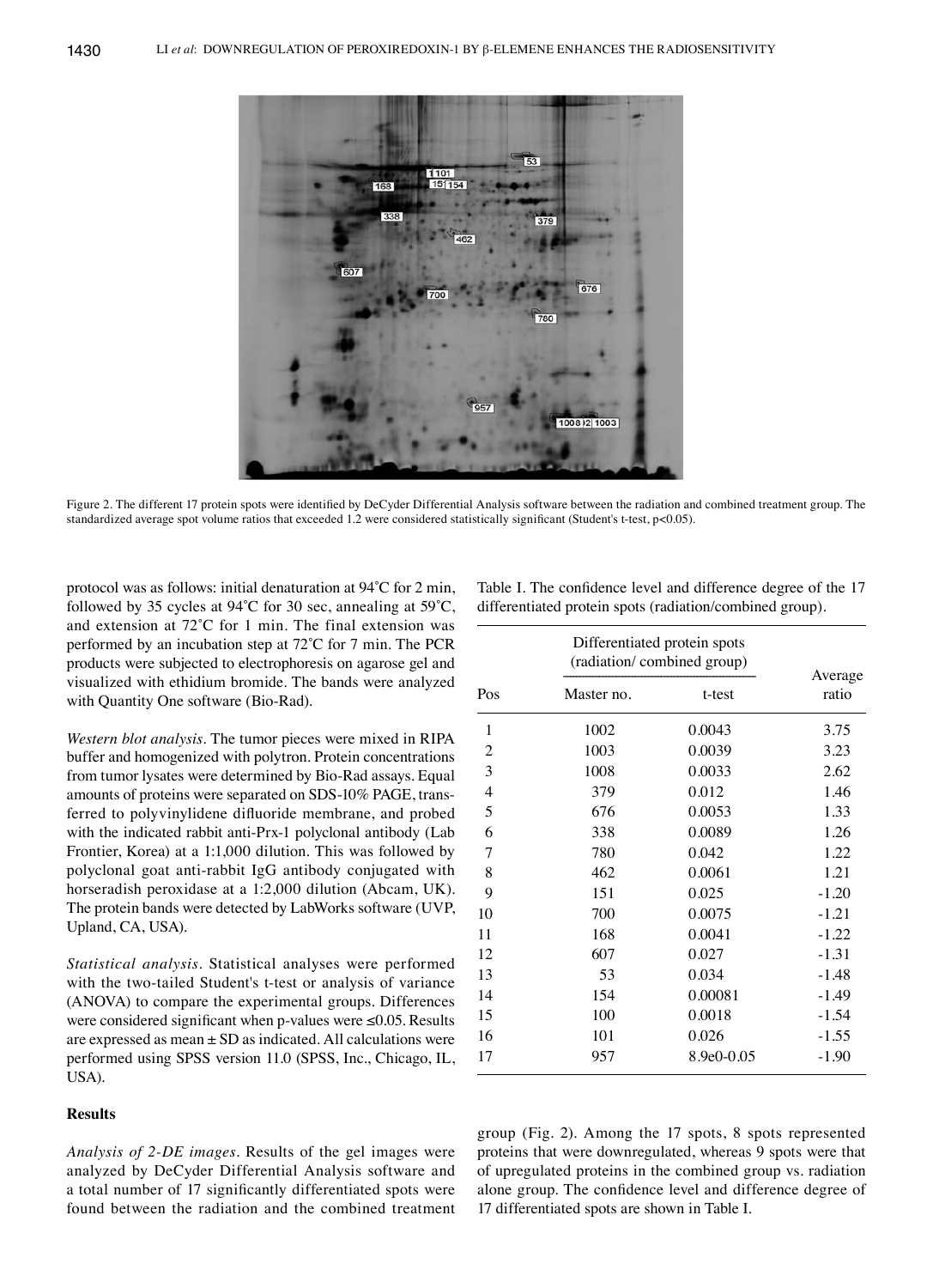| Protein<br>ID | Protein name                                                                              | Species | Accession no. | Mw      | PI   | Score | Confidence<br>level | Matched<br>peptide<br>fragments |
|---------------|-------------------------------------------------------------------------------------------|---------|---------------|---------|------|-------|---------------------|---------------------------------|
| 53            | Serotransferrin                                                                           | Mouse   | gil21363012   | 78840.5 | 6.94 | 619   | 100                 | 30                              |
| 168           | Unnamed protein product                                                                   | Human   | gil193787214  | 47061.7 | 4.94 | 290   | 100                 | 23                              |
| 100           | Serum albumin precursor                                                                   | Mouse   | gil163310765  | 70700.5 | 5.75 | 846   | 100                 | 18                              |
| 101           | Serum albumin precursor                                                                   | Mouse   | gil163310765  | 70700.5 | 5.75 | 1.100 | 100                 | 24                              |
| 151           | Chain A, TapasinERP57<br><b>HETERODIMER</b>                                               | Human   | gil220702506  | 54541.4 | 5.61 | 635   | 100                 | 23                              |
| 154           | Chain A, TapasinERP57<br><b>HETERODIMER</b>                                               | Human   | gil220702506  | 54541.4 | 5.61 | 573   | 100                 | 23                              |
| 338           | Full-asctin, $\alpha$ skeletal muscle                                                     | Human   | gil61218043   | 42366   | 5.23 | 770   | 100                 | 12                              |
| 379           | Creatine kinase                                                                           | Human   | gil180588     | 43302   | 6.77 | 661   | 100                 | 25                              |
| 607           | Tropomyosin $\alpha$ -4 chain<br>isoform 2                                                | Human   | gil4507651    | 28618.5 | 4.67 | 161   | 100                 | 10                              |
| 462           | Unnamed protein product                                                                   | Human   | gil221040676  | 43022.8 | 4.99 | 103   | 99.997              | 7                               |
| 700           | Antioxidant enzyme AOE37-2                                                                | Human   | gil799381     | 30748.9 | 5.86 | 462   | 100                 | 12                              |
| 676           | Chain S, structure of the human<br>Mcadetf E165βa complex                                 | Human   | gil71042617   | 27996.2 | 8.57 | 342   | 100                 | 11                              |
| 780           | Peroxiredoxin 1, isoform CRA_a                                                            | Human   | gil119627386  | 22324.4 | 8.27 | 794   | 100                 | 16                              |
| 957           | Transthyretin                                                                             | Mouse   | gil136465     | 15880   | 5.77 | 484   | 100                 | $\tau$                          |
| 1008          | Chain B, crystal structure<br>of human hemoglobin A2<br>(in R2 state) at 2.2 A resolution | Human   | gil56553727   | 16028.3 | 7.97 | 170   | 100                 | 4                               |
| 1002          | Chain B, deoxy hemoglobin                                                                 | Human   | gil27574242   | 16090.3 | 6.75 | 149   | 100                 | 4                               |
| 1003          | Chain A, deoxy Rhb1.1<br>(recombinant hemoglobin)                                         | Human   | gil9256887    | 30418.8 | 8.91 | 184   | 100                 | $\overline{4}$                  |

Table II. The results of peptide mass fingerprinting (PMF) of every differentially expressed protein spot.



Figure 3. No.780 protein (peroxiredoxin-1) was downregulated in the combined treatment group compared with its level in the radiation group, when analyzed by mass spectrometry.

*Analysis of the differentially expressed proteins by mass spectrometry.* All 17 differentially expressed spots were selected for analysis by mass spectrometry. The peptide mass fingerprinting (PMF) of every protein was obtained by MALDI-TOF MS and the SWISS-PROT and the NCBI database search engine were used to identify these proteins (Table II). There were 13 proteins of human origin and 4 proteins of mouse origin. Among the identified human proteins, No. 780 protein called Prx-1, a radiation-related protein, was found to be downregulated in the combined treatment group (Fig. 3).

*Expression of Prx-1 mRNA in each group.* Prx-1 mRNA expression levels were investigated by RT-PCR in tumor samples in the control,  $\beta$ -elemene and radiation alone, and combined treatment groups (Fig. 4A). The levels of Prx-1 mRNA expression were compared and the results are shown in Fig. 4B. β-elemene alone at a dose of 45 mg/kg significantly inhibited the Prx-1 mRNA expression (2.12-fold lower) compared with the control group (p<0.01). However, radiation significantly increased the Prx-1 mRNA expression (1.36-fold higher) compared with the expression level in the control group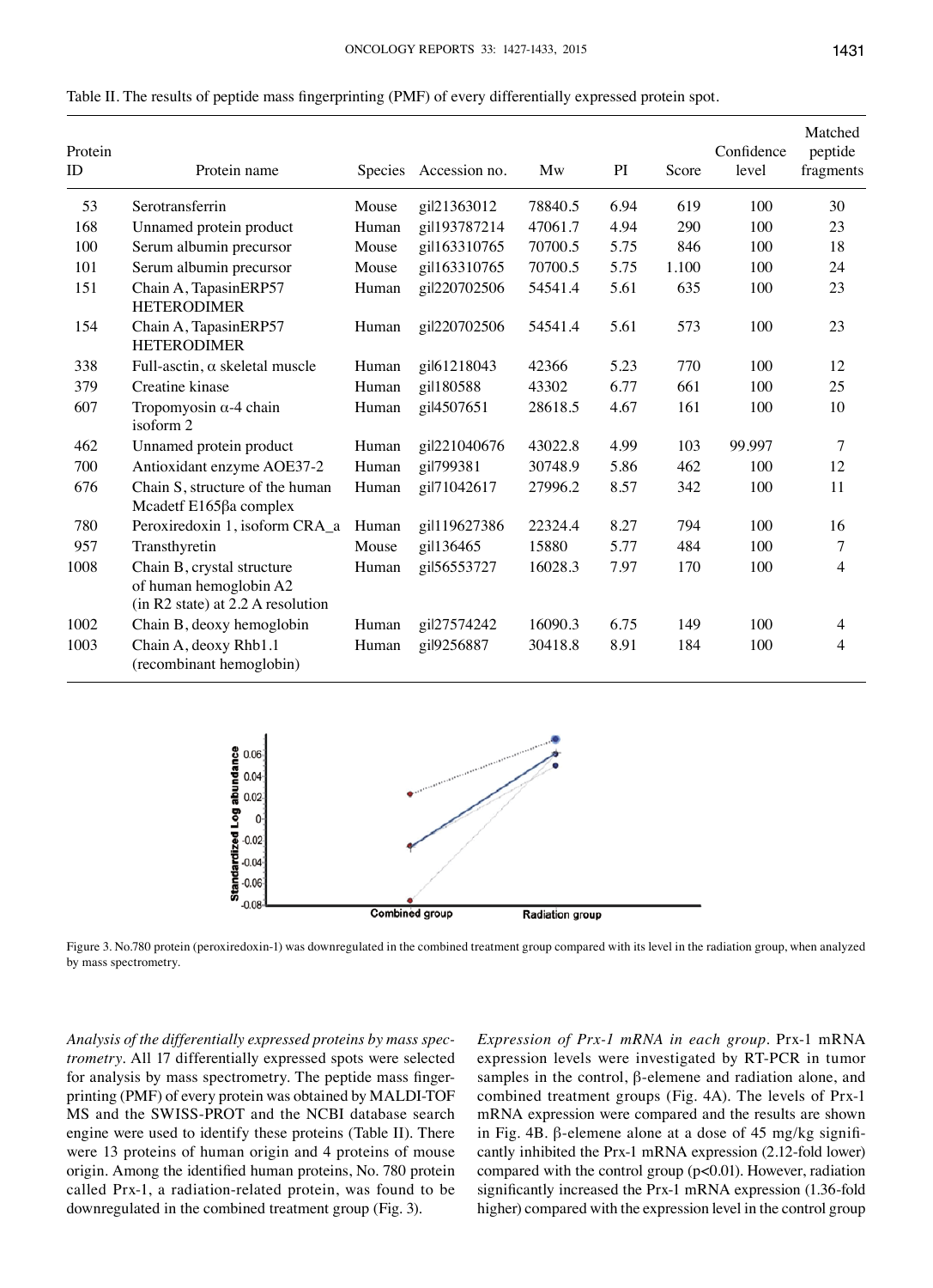

Figure 4. Prx-1 mRNA expression in the xenografts as analyzed by RT-PCR. (A) Control (NaCl), β-elemene at 45 mg/kg, radiation at 5 Gy, and combination of β-elemene and radiation were used in the experiment. (B) Prx-1 mRNA was amplified by RT-PCR and quantified by relative OD. The results represent the mean ± SD of five mice in every group. The OD in the β-elemene or radiation group was compared with the control group; the OD in the combination group was compared with the other groups (\* p<0.01). Prx-1, peroxiredoxin-1.



Figure 5. Prx-1 protein expression in the xenografts as analyzed by western blotting. (A) Control (NaCl), β-elemene at 45 mg/kg, radiation at 5 Gy, and combination of β-elemene and radiation were used in the experiment. (B) Prx-1 protein levels from the western blot analyses were quantified by relative optical density (OD)%. The OD in the treatment group was compared with the control group (\*\*p<0.01) .The results represent the mean  $\pm$  standard deviation (SD) of five mice in each treatment group. Prx-1, peroxiredoxin-1.

(p<0.01). Notably, Prx-1 mRNA expression was significantly decreased in the β-elemene/radiation co-treatment group (7.18-fold lower) compared with the basal expression in the control group  $(p<0.01)$ .

*Expression of Prx-1 protein in each group.* Prx-1 protein expression levels were investigated by western blotting in tumor samples from the control, β-elemene and radiation alone and co-treatment groups (Fig. 5A). The level of Prx-1 protein expression was compared between the groups and the results are shown in Fig. 5B. β-elemene alone at the dose of 45 mg/kg had little effect on the Prx-1 protein expression compared with control group. However, radiation significantly increased the Prx-1 protein expression (2.29-fold higher) compared with the expression level in the control group (p<0.01). Notably, Prx-1 protein expression was significantly decreased (3.33-fold lower) in the β-elemene/radiation co-treatment group compared with the basal expression in the control group  $(p<0.01)$ .

#### **Discussion**

2D-PAGE has become one of the most widely used methods in proteomics as the separation of a large number of proteins is necessary in complex biological samples (14). Compared to conventional 2D-PAGE, difference gel electrophoresis (DIGE)-based proteomics with fluorescence labeling has many advantages such as higher sensitivity, reproducibility and less technical variations due to a pooled control as internal standard (15-17). In the present study, we used 2D-DIGE and MALDI-TOF/TOF tandem mass spectrometry to profile the different proteins between xenograft models of the radiation group and β-elemene + radiation group. Prx-1 is a unique protein that was differentially expressed in the two treatment groups and downregulated in the combination group. Prx-1 has been found to be elevated in numerous types of cancers, including lung cancer (18-22). Several studies have demonstrated that Prx-1 is an independent prognostic factor and a novel plasma biomarker for lung cancer (23-25). In addition to being a novel tumor marker, Prx-1 was also found to be induced by radiation in various types of cancer cells *in vitro* (26,27). Many cancer cells including lung cancer exhibited decreased growth and increased radiation response following suppression or knockdown of Prx-1 mRNA expression with RNA interference strategy (28-31). A549 cells also displayed increased radiosensitivity through enhanced intracellular reactive oxygen species (ROS) level following decreased Prx-1 protein expression with a targeted Prx-1 antibody (32). Our results acquired from 2D-DIGE and spectrometry revealed that β-elemene decreased the expression of Prx-1 to enhance the radioresponse in the A549 cell xenograft model.

We further tested the expression of Prx-1 in the radiation, β-elemene or combined treatment groups at the transcription and translation levels. Our results showed that radiation markedly induced the enhancement of Prx-1 expression, which was similar to the results of the studies mentioned above. As a major  $H_2O_2$  scavenger and signaling regulator, elevated Prx-1 expression in post-radiated cancer cells can effectively reduce  $H<sub>2</sub>O<sub>2</sub>$  levels induced by radiation, resulting in the enhanced survival of cancer cells.

In our previous study, we treated A549 cell xenografts with a 25, 45 or 100 mg/kg dose of β-elemene followed by radiation. The enhancement factor (EF) following a dose of 25,